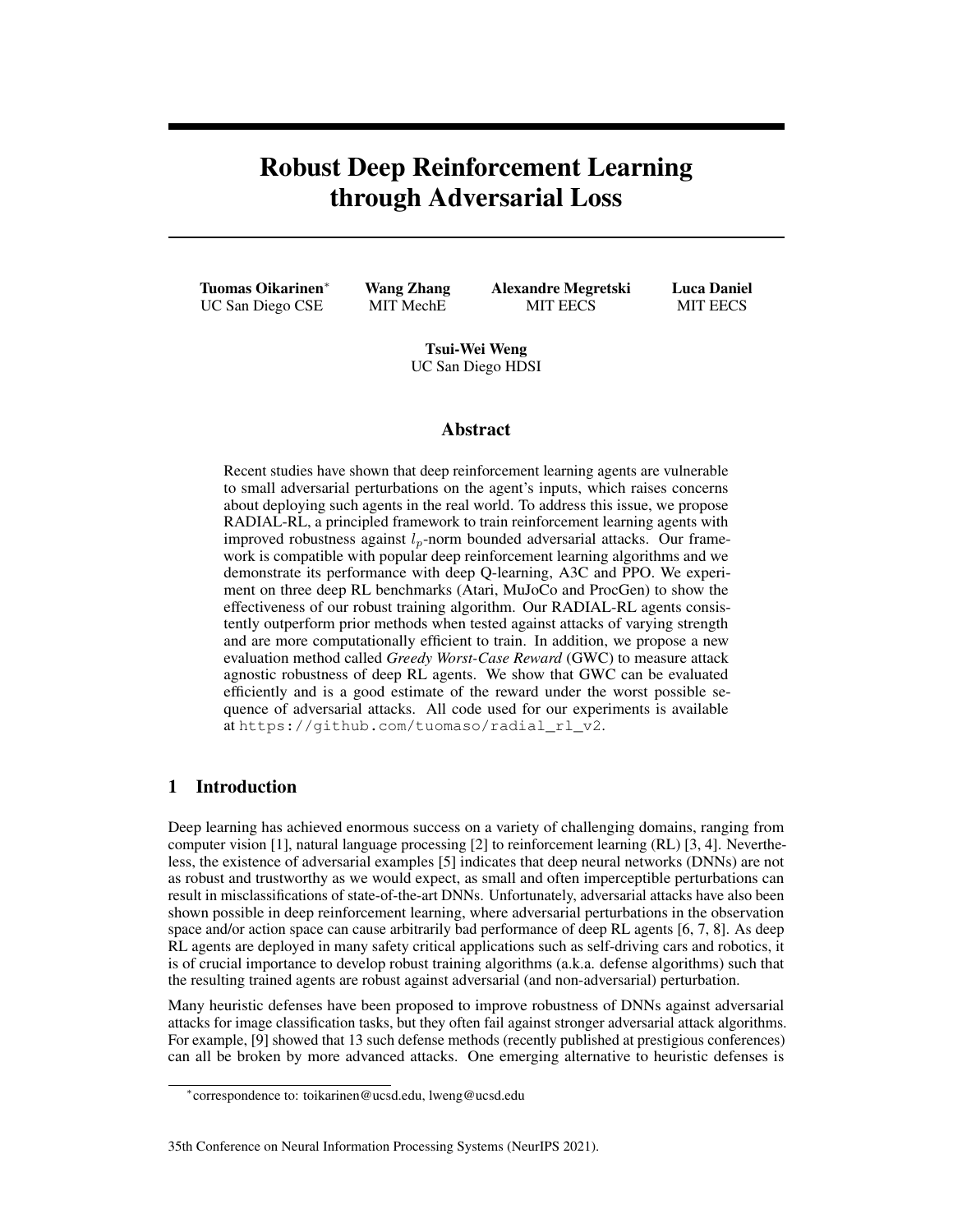

Figure 1: Screenshots of our **RADIAL** framework promoting robustness of deep RL agents while the standard deep RL agents without robust training are vulnerable to adversarial attacks.

defense algorithms  $2$  based on robustness verification or certification bounds [10, 11, 12, 13]. These algorithms produce robustness certificates such that for any perturbations within the specified  $\ell_p$ norm distance  $\epsilon$ , the trained DNN will produce consistent classification results on given data points. Representative works along this line include [11] and [14], where the learned models can have much higher certified accuracies by including the robustness verification bounds in the loss function with proper training schedule, even if the verifier produces loose robustness certificates [14] for models without robust training (a.k.a. nominal models). Here, the certified accuracy is calculated as the percentage of the test images that are guaranteed to be classified correctly under a given perturbation magnitude  $\epsilon$ .

However, most of the defense algorithms are developed for classification tasks. Few defense algorithms have been designed for deep RL agents perhaps due to the additional challenges in RL that are not present in classification tasks, including credit assignment and lack of a stationary training set. To bridge this gap, in this paper we present the RADIAL(Robust ADversarIAl Loss)-RL framework to train robust deep RL agents. We show that **RADIAL** can improve the robustness of deep RL agents by using carefully designed adversarial loss functions based on robustness verification bounds. Our contributions are listed below:

- We propose a novel robust deep RL framework, RADIAL-RL, which can be applied to different types of deep RL algorithms. We demonstrate RADIAL on three popular RL algorithms, DQN [3], A3C [15] and PPO [16].
- We demonstrate the superior performance of RADIAL agents on both Atari games and continuous control tasks in MuJoCo: our agents are  $2 - 10 \times$  more computationally efficient to train than [17] and can resist up to  $5\times$  stronger adversarial perturbations better than existing works [18, 17].
- We also evaluate the effects of robust training on the ability of agents to generalize to new levels using the ProcGen benchmark, and show that our training also increases robustness on unseen levels, reaching high rewards even against  $\epsilon = 5/255$  PGD-attacks.
- We propose a new evaluation method, *Greedy Worst-Case Reward* (GWC), for efficiently (in linear time) evaluating RL agent performance under attack of strongest adversaries (i.e. worst-case perturbation) on discrete action environments.

<sup>2</sup>We don't use the naming convention in this field to call this type of defense as *certified defense* because we think it is misleading as such defense methodology cannot provide any certificates on unseen data.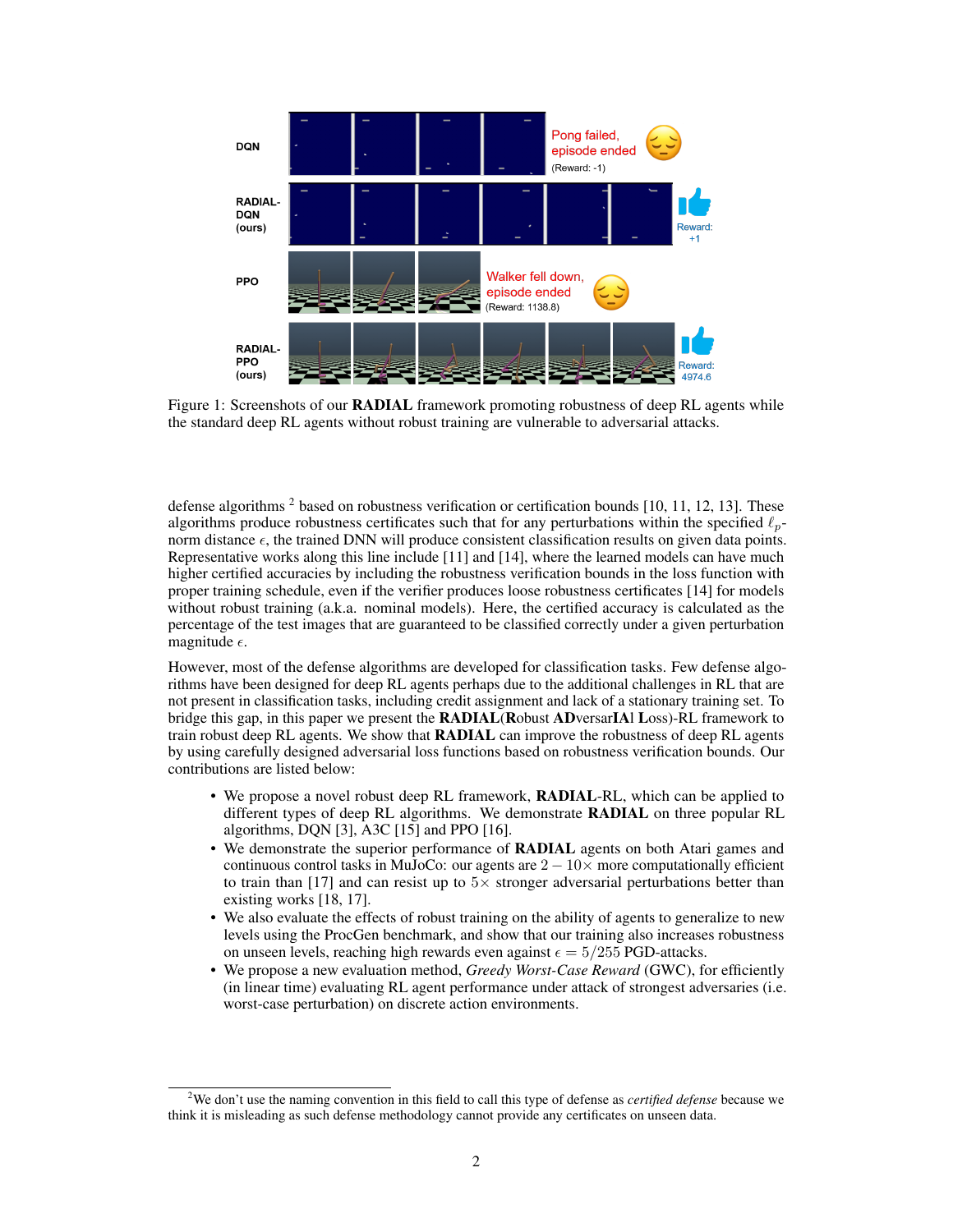## 2 Related work and background

## 2.1 Adversarial attacks in Deep RL

The topic of adversarial examples in supervised learning tasks has been extensively studied, especially for DNN classifiers [5, 19]. More recently, [6, 7, 8] showed that deep RL agents are also vulnerable to adversarial perturbations, including adversarial perturbations on agents' observations and actions [6, 7, 8], mis-specification on the environment [20], adversarial disruptions on the agents [21] and other adversarial agents [22]. For a review of different attack and defense settings in RL see Ilahi *et al.* [23].

In this paper, we focus on  $\ell_p$ -norm adversarial perturbations on agents' observations since this threat model is adopted by many of the existing works investigating adversarial robustness of deep RL [6, 7, 8, 24, 25, 26, 27, 18, 17]. However, our framework is not limited to  $\ell_p$ -norm perturbation and in fact can be easily extended to semantic perturbations (e.g. rotations, color/brightness changes, etc) for vision-based deep RL agents (e.g. atari games) by leveraging the techniques proposed in [28].

## 2.2 Formal verification and robust training for Deep RL

Robustness certification methods for DNN classifiers [12] have been applied in the deep RL setting: for example, [27] propose a policy of choosing the action with highest certified lower bound Q-value during execution, and [24] derived tighter robustness certificate for neural network policies under persistent adversarial perturbations in the system. These works study the robustness with fixed neural networks, while our work is focused on training neural networks that produce more robust RL policies.

The idea of adversarial training has been applied to deep RL to defend against adversarial attacks [25, 26]; however, these approaches often have much higher computational cost than standard training. While previous work such as [21] have also trained robust agents under different threat models from ours, we will not be comparing against them as they have different goals and evaluation methods.

The most relevant literature to our work are two robust training methods for deep Q-learning agents [18, 17]. RS-DQN [18] decouples the DQN agent into a policy and student networks, which enables leveraging additional constraints on the student DQN without strongly affecting learning of the correct Q-function, whereas SA-DQN [17] adds a hinge loss regularizer to encourage the DQN agents to follow their original actions when there are perturbations in the observation space. [17] also propose SA-PPO and SA-DDPG for training robust RL-agents in continuous control. In contrast, in RADIAL, we leverage the in-expensive robustness verification bounds to carefully design regularizers discouraging potentially overlapping actions of deep RL agents. As demonstrated in the Sec 4, our RADIAL agents outperform [18, 17] under various strength of adversarial attacks, while being  $2\textrm{-}10\times$  more computationally efficient to train than [17]. Moreover, we introduce a novel metric to evaluate agent performance against worst possible adversary that is not investigated in [18, 17].

## 2.3 Basics of Deep Reinforcement Learning

Markov Decision Process with parameters  $(S, A, P, R, \gamma, s_0)$  is used to characterize the environments in this paper, where S is a set of states, A is a set of the available actions,  $\mathcal{P}: \mathcal{S} \times \mathcal{A} \times \mathcal{S} \to \mathbb{R}$ defines the transition probabilities, and  $\mathcal{R}$  :  $\mathcal{S} \times \mathcal{A} \rightarrow \mathbb{R}$  is the scalar reward function,  $s_0$ is the initial state distribution and  $\gamma$  is the discount factor. RL algorithms aim at learning a possibly stochastic policy  $\pi : \mathcal{S} \times \mathcal{A} \to \mathbb{R}$  describing the probability of taking an action a given state s. The goal of a policy is to maximize the cumulative time discounted reward of an episode  $\sum_t \gamma^t r_t$ , where t is the timestep and  $r_t$ ,  $a_t$  and  $s_t$  are reward, action and state at timestep t.

**Deep Q-networks (DQN) [3].** An action-value function  $Q(s, a)$  describes the expected cumulative rewards given current state s and action a. In Q-learning, a policy  $\pi$  is constructed by taking the action with highest Q-value. The optimal Q function, denoted as  $Q^*(s, a)$ , satisfies the Bellman Optimality Equations  $Q^*(s, a) = r + \gamma \mathbb{E}_{(s'|s, a)} [\max_{a'} Q^*(s', a')]$ , where s' is the next state and r is reward. The essence of DQN is to use neural networks to approximate the  $Q^*(s, a)$  and the networks can be trained by minimizing the loss  $\mathcal{L}(\theta) = \mathbb{E}_{(s,a,s',r)} \left[ (r + \gamma \max_{a'} Q(s',a';\theta) - Q(s,a;\theta))^2 \right]$ . The two baseline works on robust training for RL agents [18, 17] use more advanced versions than vanilla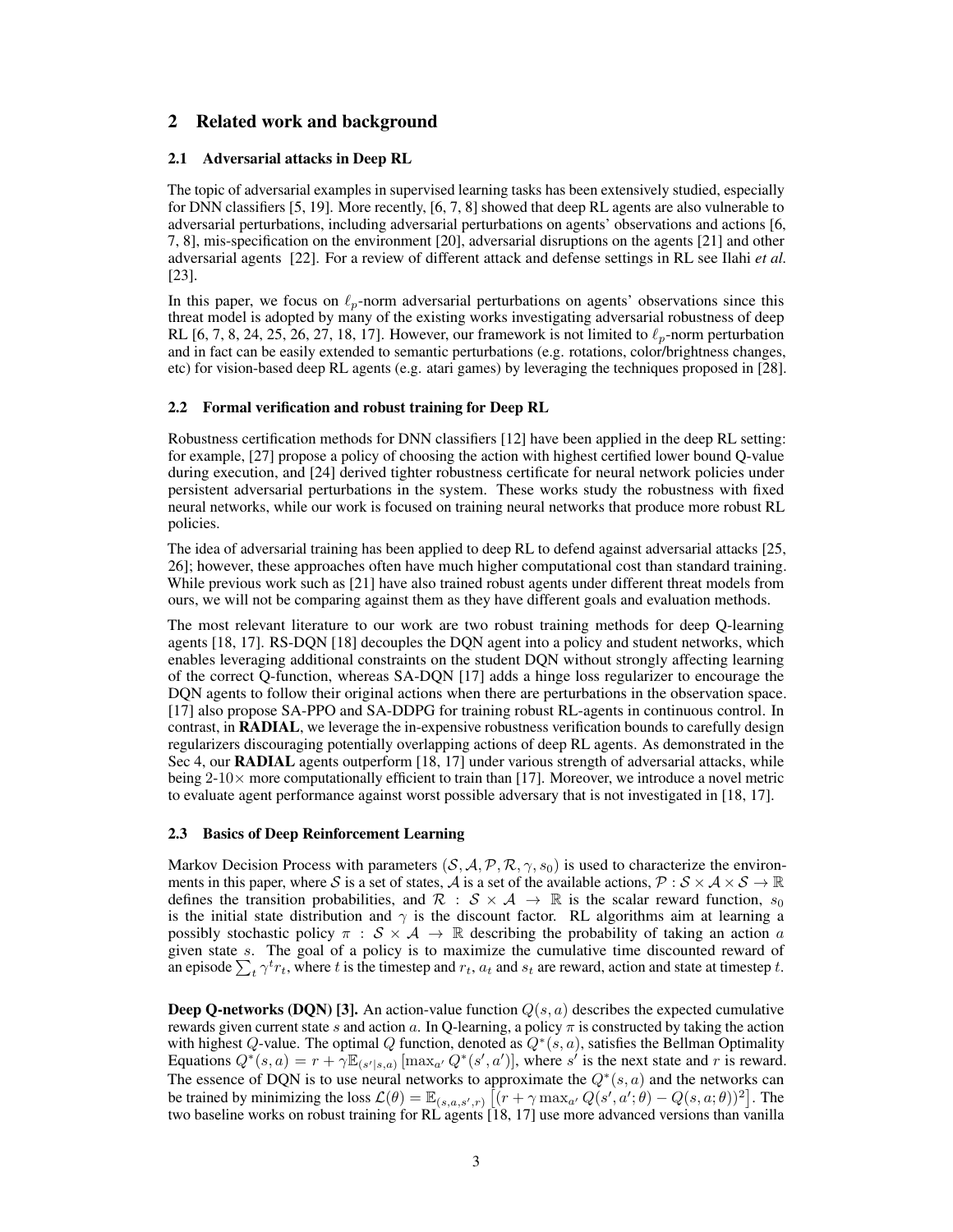DQN including Dueling-DQN [29] and Double-DQN [30]. Double-DQN uses two Q-networks to evaluate target value  $Q_{\text{target}}$  and the one being trained  $Q_{\text{actor}}$ , with  $\theta_{\text{actor}}$  being optimized by minimizing the loss  $\mathcal{L}(\bar{\theta}_{\text{actor}})$ :

$$
\mathcal{L}(\theta_{\text{actor}}) = \mathbb{E}_{(s,a,s',r)} \Big[ (r + \gamma \max_{a'} Q_{\text{target}}(s',a';\theta_{\text{target}}) - Q_{\text{actor}}(s,a;\theta_{\text{actor}}))^2 \Big]. \tag{1}
$$

Dueling-DQN improves DQN by splitting Q-values into the value of the state  $V<sub>Q</sub>(s)$  and advantage  $A_Q(s, a)$  calculated by different output layers such that  $Q(s, a) = V_Q(s) + A_Q(s, a)$ .

Asynchronous Advantage Actor Critic (A3C) [15]. A3C uses neural networks to learn a policy function  $\pi(a|s; \theta)$  and a state-value function  $V(s; \theta_v)$ . Here the policy network  $\pi(a|s; \theta)$  determines which action to take, and value function evaluates how good each state is. To update the network parameters  $(\theta, \theta_v)$ , an estimate of the advantage function,  $A_t$ , is defined as  $A_t(s_t, a_t; \theta, \theta_v)$  $\sum_{i=0}^{k-1} \gamma^i r_{t+i} + \gamma^k V(s_{t+k}; \theta_v) - V(s_t; \theta_v)$  with hyperparameter k. The network parameters  $(\theta, \theta_v)$ are learned by minimizing the following loss function:

$$
\mathcal{L}(\theta, \theta_v) = \mathbb{E}_{(s_t, a_t, r_t)} \left[ A_t^2 - A_t \log \pi(a_t) - \beta \mathcal{H}(\pi) \right],
$$
 (2)

where the first term optimizes the value function, second optimizes policy function and last term encourages exploration by rewarding high entropy H of the policy with scaling parameter  $\beta$ .

Proximal Policy Optimization (PPO) [16]. PPO is a critic based policy-gradient method similar to A3C, that works for off-policy updates unlike A3C.

PPO uses the clipping function on the ratio of action probabilities to constrain the difference between new and old policy. The resulting objective function is

$$
\mathcal{L}(\theta) = \mathbb{E}_{(s_t, a_t, r_t)} \left[ -\min(\frac{\pi(a_t|s_t; \theta)}{\pi(a_t|s_t; \theta_{old})} A_t, \text{clip}(\frac{\pi(a_t|s_t; \theta)}{\pi(a_t|s_t; \theta_{old})}, 1 - \eta, 1 + \eta) A_t) \right],\tag{3}
$$

where  $\eta$  is a hyper-parameter and  $A_t$  is an estimate of the advantage function at timestep t. In addition, PPO usually includes a term minimizes loss of the value function and rewarding entropy of the policy similar to A3C.

## 3 A Robust Deep RL framework with adversarial loss

In this section, we propose RADIAL (Robust ADversarIAl Loss)-RL, a principled framework for training deep RL agents robust against adversarial attacks. RADIAL designs adversarial loss functions by leveraging existing neural network robustness formal verification bounds. We first introduce the key idea of RADIAL and then elucidate a few ways to formulate adversarial loss for the three classical deep reinforcement learning algorithms, DQN, A3C and PPO in Sections 3.1, 3.2 and 3.3. In Section 3.4, we propose a novel evaluation metric, *Greedy Worst-Case Reward* (GWC), to efficiently assess agent's robustness against input perturbations.

**Main idea.** The training loss of the **RADIAL** framework,  $\mathcal{L}_{\text{RADIAL}}$ , consists of two terms:

$$
\mathcal{L}_{\text{RADIAL}} = \kappa \mathcal{L}_{\text{nom}} + (1 - \kappa) \mathcal{L}_{\text{adv}},\tag{4}
$$

where  $\mathcal{L}_{nom}$  denotes the nominal loss function such as Eqs. (1)-(3) for nominal (standard) deep RL agents, and  $\mathcal{L}_{\text{adv}}$  denotes the adversarial loss which we will design carefully to account for adversarial perturbations.  $\kappa$  is a hyperparameter controlling the trade-off between standard performance and robust performance with value between 0 and 1, and note that standard RL training algorithms have  $\kappa = 1$  throughout the full training process. Here we propose two principled approaches to construct  $\mathcal{L}_{\text{adv}}$  both via the neural network robustness certification bounds [14, 12, 13, 11, 31, 32, 33, 34]:

- #1. Construct an *strict* upper bound of the perturbed standard loss (Eq (9), (10), (7));
- #2. Design a regularizer to minimize overlap between output bounds of actions with large difference in outcome  $(Eq(5), (6))$ .

The Approach #1 is well-motivated as minimizing a strict upper bound of the perturbed standard loss usually also decreases the true perturbed standard loss, which indicates the policy should perform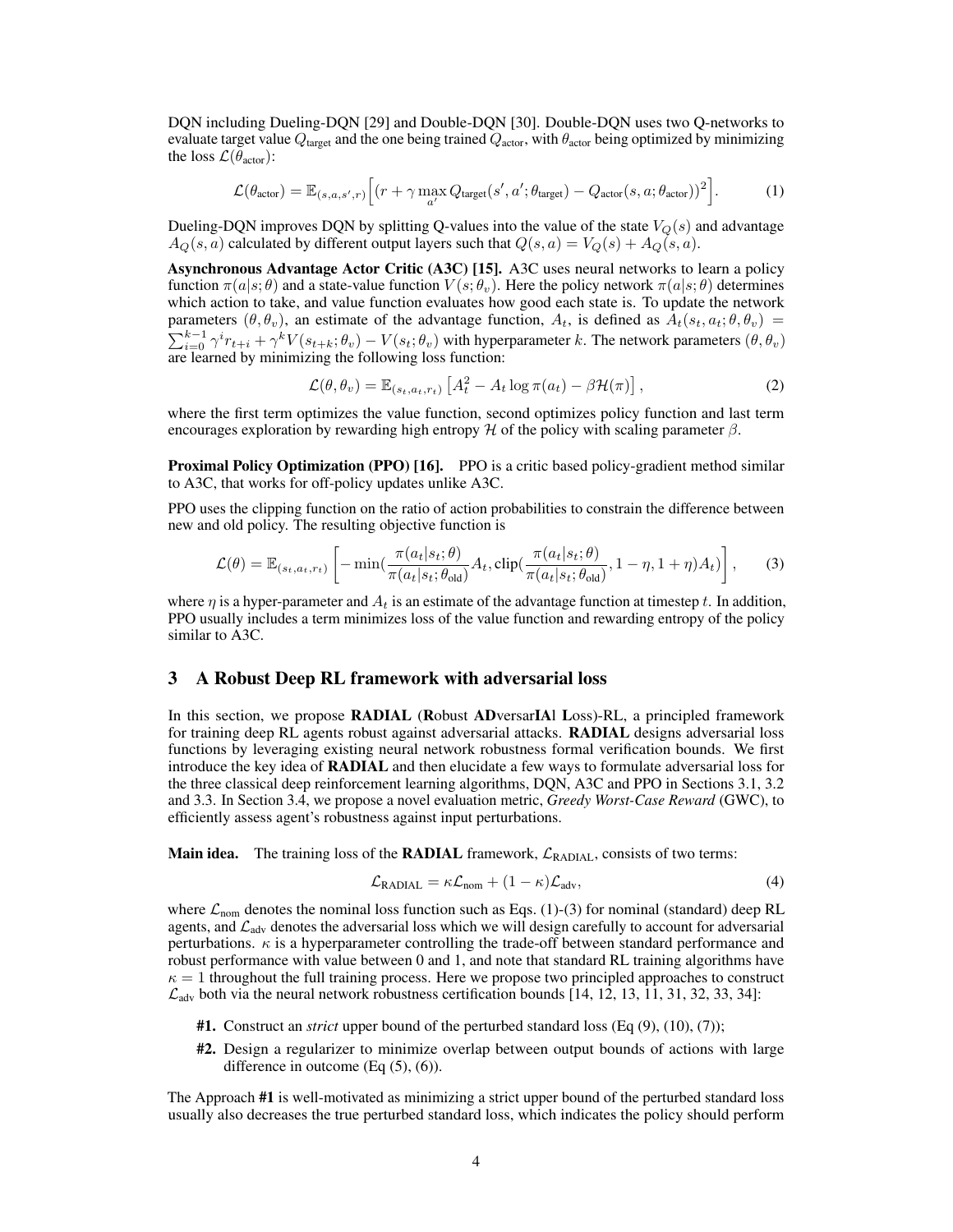well under adversarial perturbations. Alternatively, Approach #2 is motivated by the idea that we want to avoid choosing a significantly worse action because of a small input perturbation.

The foundation of both Approach #1 and #2 lies in the robustness formal verification tools to derive output bounds of neural networks under input perturbations. Specifically, for a given neural network, suppose  $z_i(x)$  is the activation of the *i*th layer of a neural network with input x. The goal of a robustness verification algorithm is to compute layer-wise lower and upper bounds of the neural network, denoted as  $\underline{z}_i(x,\epsilon)$  and  $\overline{z}_i(x,\epsilon)$ , such that  $\underline{z}_i(x,\epsilon) \leq z_i(x+\delta) \leq \overline{z}_i(x,\epsilon)$ , for any additive input perturbation  $\delta$  on x with  $||\delta||_p \leq \epsilon$ . We will apply robustness verification algorithms on the Q-networks (for DQN) or policy networks (for A3C and PPO) to get layer-wise output bounds of Q and  $\pi$ . These output bounds can be used to calculate an upper bound of the original loss function under worst-case adversarial perturbation  $\mathcal{L}_{adv}$  for Approach #1. Similarly, the layer-wise bound is used to minimize the overlap of output intervals as proposed in Approach #2. For the purpose of training efficiency, IBP [14] is used to compute the layer-wise bounds for the neural networks, but other differentiable certification methods [12, 13, 11, 31, 32, 33] could be applied directly (albeit may incur additional computation cost). Our experiments focus on  $p = \infty$  to compare with baselines but the methodology works for general  $p$ .

#### 3.1 RADIAL-DQN

For Dueling-DQN, the advantage function  $A_Q$  is used to decide which action to take and the value function  $V_Q$  is only important for training. Hence, we only need to make  $A_Q$  robust and the Q function is lower and upper bounded by  $Q(s, a, \epsilon) = V_Q(s) + A_Q(s, a, \epsilon)$  and  $\overline{Q}(s, a, \epsilon) = V_Q(s) + \overline{A_Q}(s, a, \epsilon)$ with  $\epsilon$ -bounded perturbations to input s. In **RADIAL** we proposde two approaches to derive the adversarial loss  $\mathcal{L}_{adv}$ ; however, due to the space constraints, we describe the approach that has better empirical performance in the main text, and leave the other in the Appendix.

For DQN, we find that Approach #2 performs better. The goal of Approach #2 is to minimize the weighted overlap of activation bounds for different actions (Fig. 2). The idea is to minimize only what is necessary for robust performance, *overlap*. If there is no *overlap*, the original action's Q-value is guaranteed to be higher than others even under perturbation, so the agent won't change it's behavior under perturbation. However not all overlap is equally important. If two actions have a very similar Q-value, *overlap* is acceptable, as taking a different but equally good action under perturbation is not a problem. To address this we added weighting by  $Q<sub>diff</sub>$ , which helps by multiplying overlaps with similar Q-values by a small number and overlaps with different Q-values by a large number.

The final loss loss function is as follows:

$$
\mathcal{L}_{\text{adv}}(\theta_{\text{actor}}, \epsilon) = \mathbb{E}_{(s, a, s', r)}[\sum_{y} Q_{\text{diff}}(s, y) \cdot Ovl(s, y, \epsilon)] \tag{5}
$$

where

$$
Q_{\text{diff}}(s,y) = \max(0,Q(s,a)-Q(s,y)), \quad Ovl(s,y,\epsilon) = \max(0,\overline{Q}(s,y,\epsilon)-\underline{Q}(s,a,\epsilon)+\eta)
$$

 $\eta = 0.5 \cdot Q_{\text{diff}}(s, y)$  and a is the action taken. Here Ovl represents the overlap between the bounds of two actions (grey region in Fig 2). To promote additional robustness, the network is incentivized to have a margin  $\eta$  (rather than simply no overlaps). We set  $\eta = 0.5 \cdot Q_{\text{diff}}$  to have it be half of the maximum margin attainable. See Appendix F for experiments and discussion on the importance of this choice for margin. Note that  $Q<sub>diff</sub>$  is treated as a constant (no gradient) for the optimization. Eq. (5) reduces to zero when  $\epsilon = 0$ .

#### 3.2 RADIAL-A3C

In A3C, as the value network V and entropy  $H$  are only used to help training, we will use the unperturbed form of the approximated advantage  $A_t(s_t, a_t; \theta, \theta_v)$  and entropy H and focus on designing a robust policy network  $\pi$  in **RADIAL**-A3C. As the Approach #2 is more effective in our experiments, we focus on describing Approach #2 here and leave Approach #1 in the Appendix B. The idea of Approach #2 for A3C is very similar to DQN, except that the Q-values are replaced by a combination of the policy outputs  $\pi$  and the pen-ultimate layer of the policy networks z (before the softmax layer):

$$
\mathcal{L}_{\text{adv}}(\theta_{\text{actor}}, \epsilon) = \mathbb{E}_{(s, a, s', r)}[\sum_{y} \pi_{\text{diff}}(s, y) \cdot Ovl(s, y, \epsilon)] \tag{6}
$$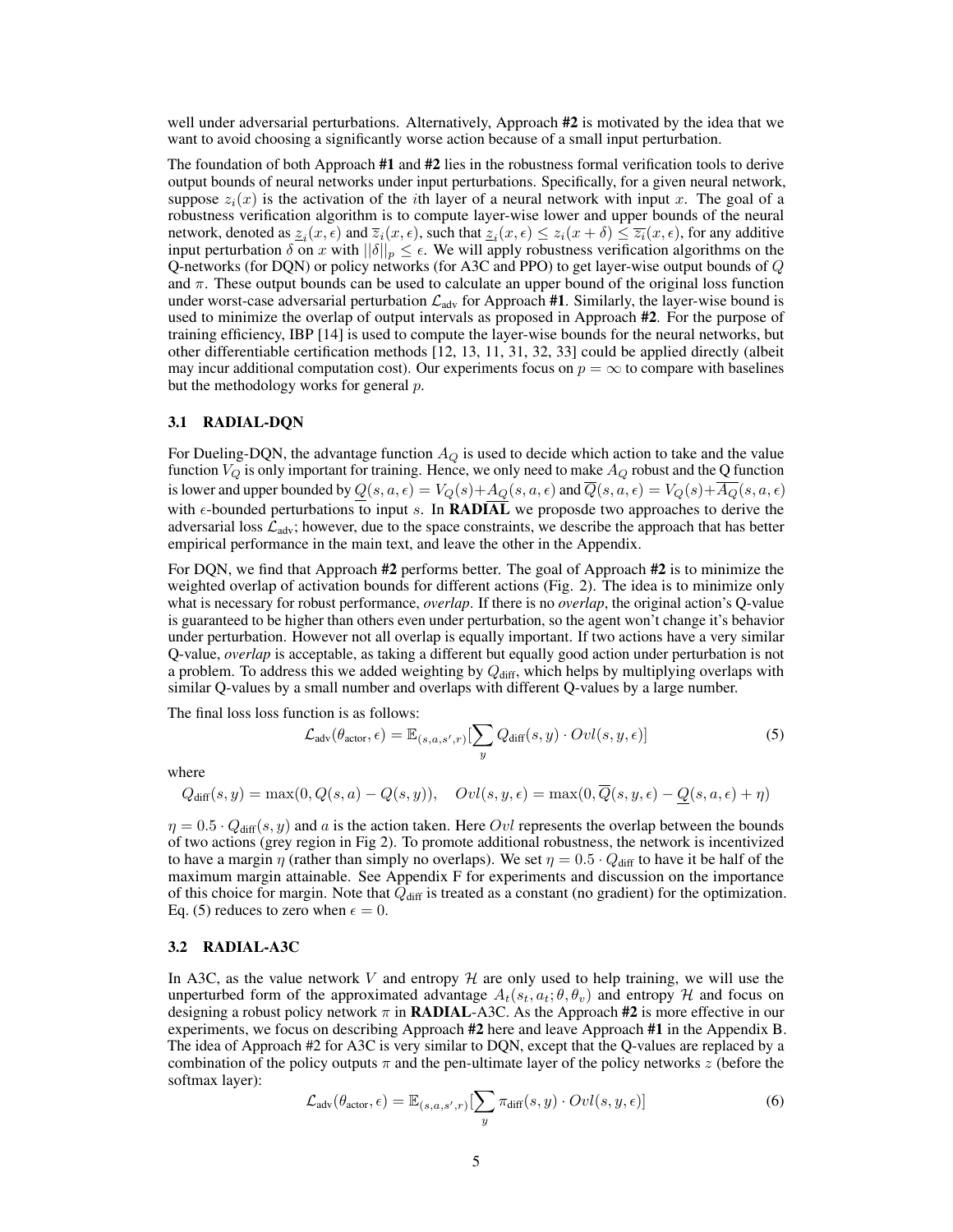

Figure 2: Visualizing  $L_{\text{adv}}$  for **RADIAL-DQN** (Approach #2) in a simple case with 2 actions.



with  $\pi_{diff}(s, y) = \max(0, \pi(s, a) - \pi(s, y))$  and  $Ovl(s, y, \epsilon) = \max(0, \overline{z}(s, y, \epsilon) - \underline{z}(s, a, \epsilon) + \eta)$ . Where  $\eta = 0.5 \cdot z_{diff}(s, y)$  and  $z_{diff}(s, y) = \max(0, z(s, a) - z(s, y))$ .

#### 3.3 RADIAL-PPO

For RADIAL-PPO, we use Approach #1 as Approach #2 does not work for continuous actions(discussion in Appendix C). In RADIAL-PPO, we only calculate bounds over current policy output, because the experiences are generated by sampling from unperturbed old policy, and value function/advantage are only used during training. The intuition for Approach #1 is to derive an upper bound of the RHS of Eqn. 3 which will always hold.

 $\forall s_t \in S, \forall ||\delta||_p \leq \epsilon$ ;  $\mathcal{L}(\theta, s_t + \delta) \leq \mathcal{L}_{adv}(\theta, s_t, \epsilon)$ . Minimizing this upper bound will then also decrease the loss under perturbation. In practice optimizing this loss function results in increasing the lower bound of the probability of taking good actions ( $A_t \ge 0$ ), and decreasing the upper bound of the probability to take bad actions  $(A_t < 0)$ .

The mathematical definition of  $\mathcal{L}_{\text{adv}}$  is the following:

$$
\mathcal{L}_{\text{adv}}(\theta, \epsilon) = \mathbb{E}_{(s_t, a_t, r_t)} \left[ -\min\left( \frac{\hat{\pi}(a_t | s_t, \epsilon; \theta)}{\pi(a_t | s_t; \theta_{\text{old}})} A_t, \text{clip}\left( \frac{\hat{\pi}(a_t | s_t, \epsilon; \theta)}{\pi(a_t | s_t; \theta_{\text{old}})} , 1 - \eta, 1 + \eta \right) A_t \right) \right]
$$
(7)

The worst-case policy is defined as:

$$
\hat{\pi}(a_t|s_t, \epsilon; \theta) = \begin{cases} \frac{\pi(a_t|s_t, \epsilon; \theta)}{\pi(a_t|s_t, \epsilon; \theta)}, & \text{if } A_t \ge 0\\ 0, & \text{otherwise} \end{cases}
$$
\n(8)

For our continuous control experiments, the output of our policy are the parameters  $\mu$ ,  $\Sigma$  of a Gaussian, with covariance being diagonal and independent of input state  $s$ . We can define bounds on distance  $d$ :

 $\overline{d}(a_t, s_t, \epsilon) = \max_{\mu \in {\{\mu, \overline{\mu}\}}}(a_t - \mu)^T \Sigma^{-1}(a_t - \mu), \underline{d}(a_t, s_t, \epsilon) = \min_{\mu \in {\{\mu, \overline{\mu}\}}}(a_t - \mu)^T \Sigma^{-1}(a_t - \mu)$ Then  $\overline{\pi}(a_t|s_t, \epsilon; \theta) = \frac{e^{-\frac{d}{2}}}{\sqrt{2\pi} \sqrt{\frac{k}{\det}}}$  $\frac{e^{-d/2}}{((2\pi)^k \det \Sigma)^{0.5}}$  and  $\underline{\pi}(a_t|s_t,\epsilon;\theta) = \frac{e^{-\overline{d}/2}}{((2\pi)^k \det \Sigma)^{0.5}}$  $\frac{e^{-\alpha/2}}{((2\pi)^k \det \Sigma)^{0.5}}$ . Where k is the number of dimensions in the action space.

For discrete action,  $\pi$  is a categorical distribution over possible actions, where  $\bar{\pi}(a_t)$  is the upper bound of the policy network  $\pi$  at  $a_t$ -th output. This can be computed from the upper bound of  $a_t$ -th logit(output before softmax) and lower bound of other logits by applying softmax.

#### 3.4 New efficient evaluation metric: Greedy Worst-Case Reward

The goal of training RL agents robust against input perturbations is to ensure that the agents could still perform well under any (bounded) adversarial perturbations. This can be translated into maximizing the *worst-case* reward Rwc, which is the reward under worst possible sequence of adversarial attacks.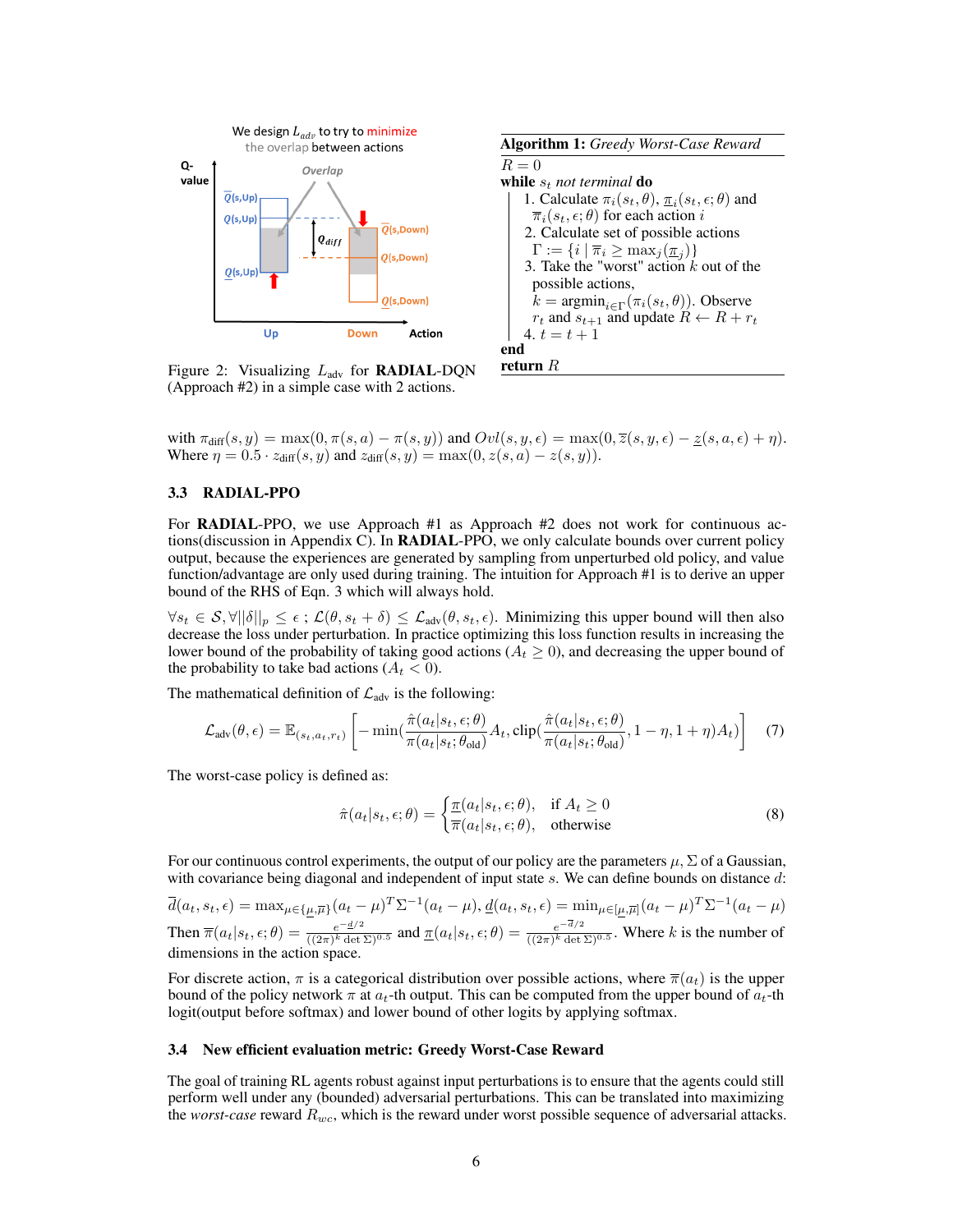We define  $R_{wc}$  as follows:  $R_{wc} = \min_{\|\delta_t\|_p \leq \epsilon} \mathbb{E}_{\tau}[R(\tau)]$  with trajectory  $\tau = (s_0, a_0, ..., s_T, a_T)$ where  $a_t$ ,  $s_t$ ,  $r_t$  are drawn from  $\pi(s_t + \delta_t)$ ,  $\mathcal{P}(s_{t-1}, a_{t-1})$ ,  $\mathcal{R}(s_{t-1}, a_{t-1})$  respectively, and  $R(\tau)$  $\sum_t r_t$ . One idea is to evaluate every possible trajectory  $\tau$  to find which one produces the minimal reward. However  $R_{wc}$  is practically impossible to evaluate, as finding the worst perturbations  $\delta_t$  of a set of possible actions  $a_t$  for each state  $s_t$  is NP-hard, and the amount of trajectories to evaluate grows exponentially with respect to trajectory length  $T$ , which is hard to compute. One possible way to avoid finding worst-case perturbations directly is to use certified output bounds [12, 13, 11, 31, 32, 33], which produces a superset of all possible actions under worst-case perturbations and hence the resulting total accumulative reward is a lower bound of  $R_{wc}$ . We name this reward as Absolute Worst-Case Reward (AWC). Note that AWC is a lower bound of  $R_{wc}$  when both the policy and environment are deterministic.

However, AWC still requires evaluating an exponential amount of possible action sequences, which is computationally expensive. To overcome this limitation, we propose an alternative evaluation method called *Greedy Worst-Case Reward* (GWC) in Algorithm 1, which approximates the desired  $R_{wc}$  and can be computed efficiently with a *linear* complexity of total timesteps T. The idea of GWC is to avoid evaluating exponential numbers of trajectories and use a simple heuristic to approximate  $R_{wc}$ by choosing the action with lowest Q-value (or the probability of action taken for A3C) greedily at each state. We show in Fig 4 (in Appendix E) that GWC is often close to AWC while being much faster to evaluate (*linear* complexity of total time steps). Discussion about metrics used in baseline works [17, 18] and full description of the algorithm for computing AWC is in Appendix D.

## 4 Experimental results

Environments and setup To have a fair comparison with baseline works [17, 18], we experiment on the same Atari-2600 environment [35] and same 4 games used in [17, 18]. Different from [17, 18], we further evaluate our algorithm on a more challenging ProcGen [36] benchmark, which allows us to test generalization abilities of the agent. Note that both Atari-games and ProcGen [36] benchmark have high dimensional pixel inputs and discrete action spaces. To compare our RL agents with continuous actions with [17], we use the MuJoCo environment which simulates robotic control and has relatively low-dimensional inputs and a continuous action space. Full training details and hyperparameter settings are available in Appendix H.

Evaluation. We evaluate the performance of our agents with a total of 3 metrics: (a) total reward under 10-steps  $l_{\infty}$ -PGD untargeted attack applied on every frame, (b) GWC and (c) Action Certification Rate (ACR)[17]. For Atari games the result of Approach #2 for **RADIAL**-agents are in Table 1, and the results of Approach #1 are in Appendix I. Note that A3C and PPO take actions stochastically during training but we set them to deterministically choose the action that has the highest probability during evaluation.

#### 4.1 Atari results

Table 1 shows that RADIAL-DQN outperforms or matches all the baselines on all four games against  $\epsilon = 1/255$  PGD-attacks with the same evaluation method in [17]. The result suggests that **RADIAL** can train a robust policy against  $\epsilon = 1/255$  adversarial perturbations without sacrificing nominal performance. In fact, our robust **RADIAL** agents consistently outperform the baselines on all the evaluation metrics, with significant margin in RoadRunner. In addition to better rewards, our **RADIAL-DON** is roughly  $6 \times$  faster to train than [17]. Experimentally if we include the standard training process, our total run time is only 17 hours compared to SA-DQN's 35 hours on our hardware. RADIAL-A3C also achieves high rewards under adversarial attacks and beats the baselines on 2/4 tasks despite the games likely being chosen by previous work because they are easy for Q-learning agents. As shown in Table 1 (A3C is excluded because it did not learn Freeway), RADIAL-A3C reaches slightly lower nominal rewards than **RADIAL-DQN** but shows more robust performance against large perturbations, even outperforming **RADIAL-DON** against  $\epsilon = 5/255$  PGD attacks on RoadRunner. This shows RADIAL works well for very different types of RL algorithms.

One interesting finding is that our A3C baseline actually performed well against small PGD-attacks even without robust training (the standard DQN models all perform terribly at  $\epsilon = 1/255$  while A3C has comparable or even better performance than the robust trained SA-DQN or RS-DQN.) We believe this is due to two main factors: (a) the network architecture is slightly different from DQN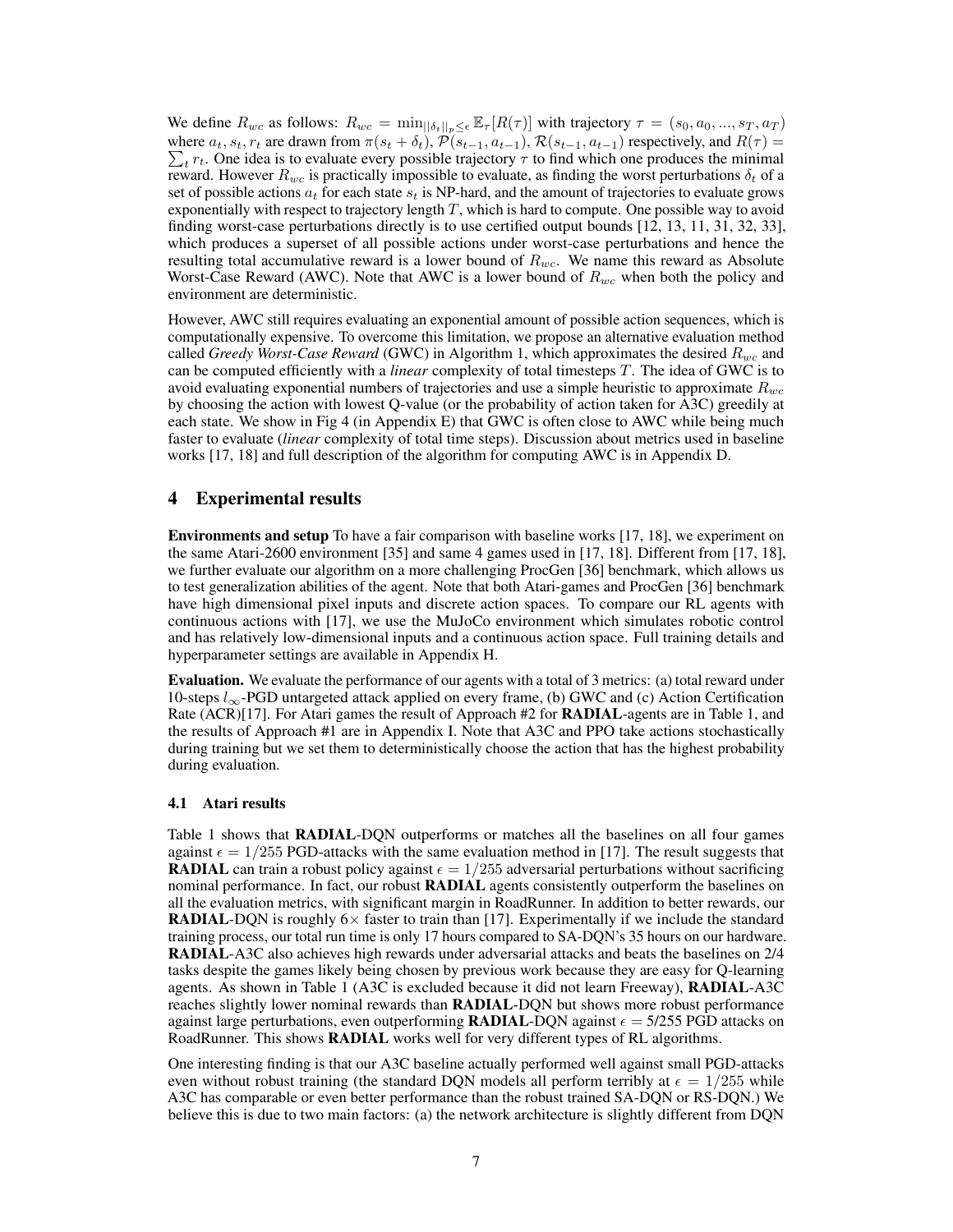|                                        | Model/metric                                         | Nominal                               |                                        | PGD attack                             |                                        | <b>GWC</b>                           | <b>ACR</b>            |
|----------------------------------------|------------------------------------------------------|---------------------------------------|----------------------------------------|----------------------------------------|----------------------------------------|--------------------------------------|-----------------------|
|                                        | $\epsilon$                                           | $\boldsymbol{0}$                      | 1/255                                  | 3/255                                  | 5/255                                  | 1/255                                | 1/255                 |
| <b>BankHeist</b><br><b>Baselines:</b>  |                                                      |                                       |                                        |                                        |                                        |                                      |                       |
| Standard                               | <b>DQN</b> [17]<br>A3C                               | $1325.5 \pm 5.7$<br>1109.0±21.4       | $29.5 \pm 2.4$<br>1102.5±49.4          | $0.0 + 0.0$<br>$534.5 \pm 58.2$        | $0.0 + 0.0$<br>$115.0 \pm 27.8$        | $0.0 + 0.0$<br>$0.5 + 0.5$           | 0.000<br>0.000        |
| Robust                                 | RS-DQN [18]<br><b>SA-DON</b> [17]                    | 238.66<br>$1237.6 \pm 1.7$            | 190.67<br>$1237.0 \pm 2.0$             | N/A<br>$1213.0 \pm 2.5$                | N/A<br>$1130.0 \pm 29.1$               | N/A<br>$1196.5 \pm 9.4$              | N/A<br>0.976          |
| <b>Our Methods:</b>                    |                                                      |                                       |                                        |                                        |                                        |                                      |                       |
|                                        | RADIAL-DQN<br>RADIAL-A3C                             | $1349.5 \pm 1.7$<br>$1036.5 \pm 23.4$ | $1349.5 \pm 1.7$<br>$975 \pm 22.2$     | $1348 + 1.7$<br>$949 \pm 19.5$         | $1182.5 \pm 43.3$<br>$712\pm46.4$      | $1344.5 \pm 1.8$<br>$851.5 \pm 2.9$  | 0.981<br>0.718        |
| Freeway<br><b>Baselines:</b>           |                                                      |                                       |                                        |                                        |                                        |                                      |                       |
| Standard<br>Robust                     | <b>DQN</b> [17]<br>RS-DQN [18]<br><b>SA-DON</b> [17] | 33.9±0.07<br>32.93<br>$30.0 \pm 0.0$  | $0.0 + 0.0$<br>32.53<br>$30.0 \pm 0.0$ | $0.0 + 0.0$<br>N/A<br>$30.05 \pm 0.05$ | $0.0 + 0.0$<br>N/A<br>$27.65 \pm 0.22$ | $0.0 + 0.0$<br>N/A<br>$30.0 \pm 0.0$ | 0.000<br>N/A<br>1.000 |
| <b>Our Methods:</b>                    |                                                      |                                       |                                        |                                        |                                        |                                      |                       |
|                                        | RADIAL-DON                                           | $33.2 \pm 0.19$                       | $33.35 \pm 0.16$                       | $33.4 \pm 0.13$                        | $29.1 \pm 0.17$                        | $33.25 \pm 0.24$                     | 0.998                 |
| Pong<br><b>Baselines:</b>              |                                                      |                                       |                                        |                                        |                                        |                                      |                       |
| Standard                               | <b>DQN</b> [17]<br>A3C                               | $21.0 \pm 0.0$<br>$21.0 \pm 0.0$      | $-21.0 \pm 0.0$<br>$21.0 \pm 0.0$      | $-21.0 \pm 0.0$<br>$21.0 \pm 0.0$      | $-20.85 \pm 0.08$<br>$-17.85 \pm 0.33$ | $-21.0 \pm 0.0$<br>$-21.0 \pm 0.0$   | 0.000<br>0.000        |
| Robust                                 | <b>RS-DON [18]</b><br><b>SA-DON</b> [17]             | 19.73<br>$21.0 \pm 0.0$               | 18.13<br>$21.0 \pm 0.0$                | N/A<br>$21.0 \pm 0.0$                  | N/A<br>$-19.75 \pm 0.1$                | N/A<br>$21.0 \pm 0.0$                | N/A<br>1.000          |
| <b>Our Methods:</b>                    |                                                      |                                       |                                        |                                        |                                        |                                      |                       |
|                                        | RADIAL-DQN<br>RADIAL-A3C                             | $21.0 \pm 0.0$<br>$21.0 \pm 0.0$      | $21.0 \pm 0.0$<br>$21.0 \pm 0.0$       | $21.0 \pm 0.0$<br>$21.0 \pm 0.0$       | $21.0 \pm 0.0$<br>$21.0 \pm 0.0$       | $21.0 \pm 0.0$<br>$21.0 \pm 0.0$     | 0.894<br>0.755        |
| <b>RoadRunner</b><br><b>Baselines:</b> |                                                      |                                       |                                        |                                        |                                        |                                      |                       |
| Standard                               | <b>DQN</b> [17]<br>A3C                               | 43390±973<br>34420±604                | $0.0 + 0.0$<br>31040±2173              | $0.0 + 0.0$<br>$3025 \pm 317$          | $0.0 + 0.0$<br>$350 + 93$              | $0.0 + 0.0$<br>$0.0 + 0.0$           | 0.000<br>0.000        |
| Robust                                 | RS-DQN [18]<br><b>SA-DON</b> [17]                    | 12106.67<br>45870±1380                | 5753.33<br>44300±1753                  | N/A<br>$20170 \pm 1822$                | N/A<br>3350±335                        | N/A<br>$0.0 + 0.0$                   | N/A<br>0.602          |
| <b>Our Methods:</b>                    |                                                      |                                       |                                        |                                        |                                        |                                      |                       |
|                                        | RADIAL-DQN<br>RADIAL-A3C                             | 44495±1165<br>34825±981               | 44445±1148<br>31960±933                | 39560±1621<br>29920±1496               | 23820±942<br>31545±1480                | 45770±1622<br>31885±1912             | 0.994<br>0.923        |

Table 1: We report the mean reward of 20 runs as well as the standard error of the mean(sem). Best result boldfaced, results within a sem of the best result underlined. RADIAL-DQN outperforms all the baselines. All the robust models are trained with  $\epsilon = 1/255$ . RS-DQN results are N/A besides 1/255 PGD as the authors have not released code or models.

and uses Max-pooling layers, which naturally makes it more resistant against many small changes to input; (b) A3C training is more stochastic, so it is more resistant to occasional random actions caused by the untargeted attack.

Another interesting observation in our experiments across different algorithms and environments is that sometimes applying an attack or increasing the magnitude of PGD-attack increases the reward achieved. We note that this phenomenon is not unreasonable since the PGD attack is designed to simply change original actions of RL agent; it is possible and often even likely that original trajectory was not the best possible one and a different trajectory can give higher reward. We observed this phenomenon on Freeway for both SA-DQN and RADIAL-DQN (Table 1), and for RADIAL-PPO on CoinRun and Jumper (Table 2). We believe this indicates the weakness of untargeted PGD-attacks and highlights room for improvement of attacks on RL-policies.

## 4.2 ProcGen Results

We report our results on 3 environments on the ProcGen benchmark [36] in Table 2. To our best knowledge, it is the first evaluation of robustness of RL-agents trained on ProcGen. All our agents were trained for 25M steps on the easy setting, trained on 200 different levels and evaluated on the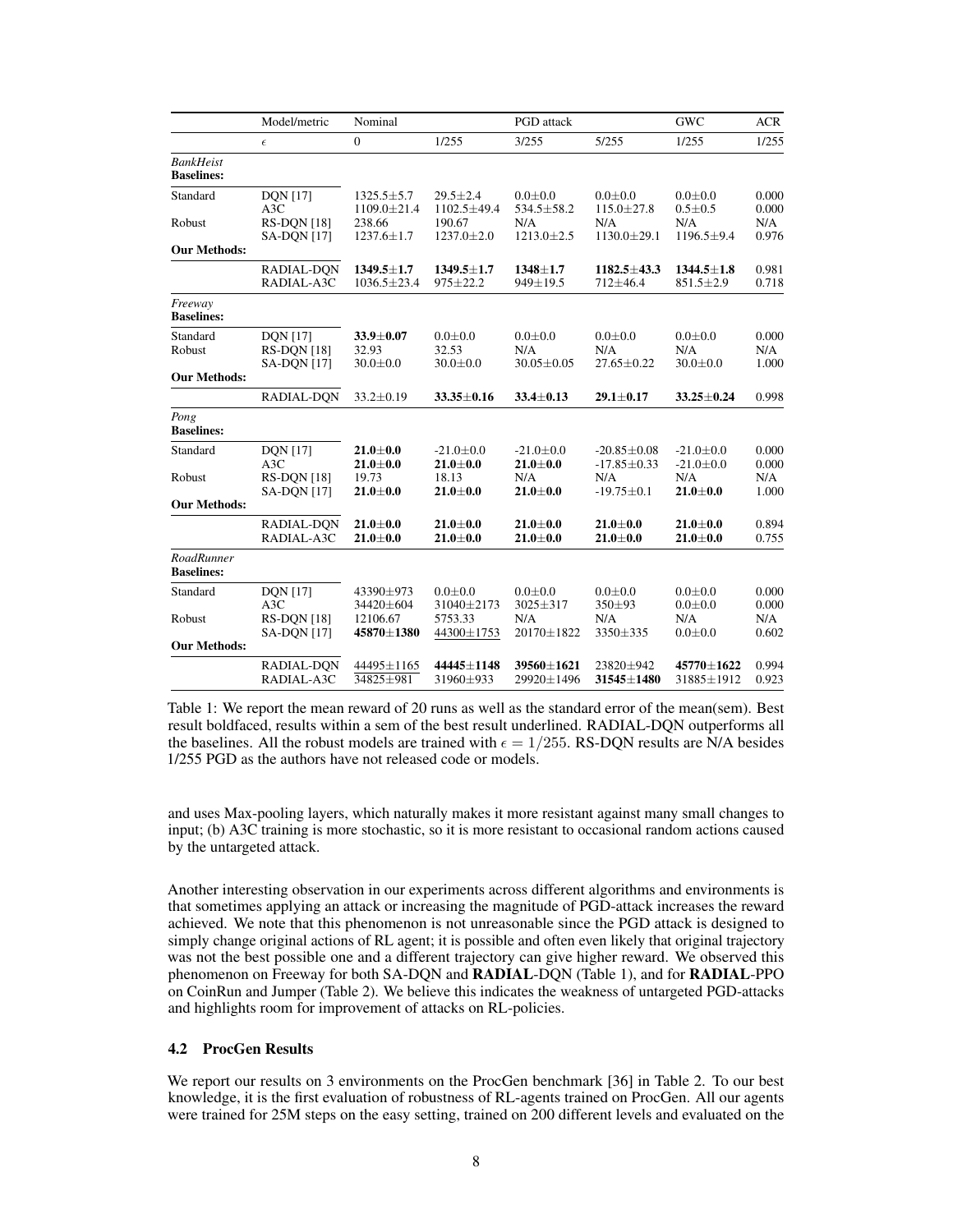| Env:     | Model             | <b>Dist</b>   | Nominal                            | $\epsilon = 1/255$ PGD             | $\epsilon = 3/255$ PGD             | $\epsilon = 5/255$ PGD             |
|----------|-------------------|---------------|------------------------------------|------------------------------------|------------------------------------|------------------------------------|
| Fruitbot | <b>PPO</b>        | Train<br>Eval | $30.20 + 0.23$<br>$26.09 + 0.33$   | $25.72 + 0.33$<br>$22.53 + 0.38$   | $15.56 + 0.38$<br>$13.51 \pm 0.39$ | $8.79 + 0.35$<br>$8.51 \pm 0.35$   |
|          | <b>RADIAL-PPO</b> | Train<br>Eval | $28.03 + 0.24$<br>$26.08 \pm 0.29$ | $27.93 + 0.25$<br>$26.06 + 0.30$   | $27.84 + 0.26$<br>$25.87 + 0.30$   | $27.50 + 0.26$<br>$25.81 \pm 0.30$ |
| Coinrun  | <b>PPO</b>        | Train<br>Eval | $8.31 + 0.12$<br>$6.65 \pm 0.15$   | $6.36 + 0.15$<br>$5.22 + 0.16$     | $4.19 + 0.16$<br>$3.58 + 0.15$     | $3.32 + 0.15$<br>$3.36 + 0.15$     |
|          | <b>RADIAL-PPO</b> | Train<br>Eval | $7.12 + 0.14$<br>$6.66 \pm 0.15$   | $7.10 + 0.14$<br>$6.71 + 0.15$     | $7.19 \pm 0.14$<br>$6.71 + 0.15$   | $7.34 + 0.14$<br>$6.67 + 0.15$     |
| Jumper   | <b>PPO</b>        | Train<br>Eval | $8.69 + 0.11$<br>$4.22 + 0.16$     | $6.61 \pm 0.15$<br>$3.90 \pm 0.15$ | $4.50 + 0.16$<br>$3.10 + 0.15$     | $3.42 + 0.15$<br>$3.15 + 0.15$     |
|          | <b>RADIAL-PPO</b> | Train<br>Eval | $6.59 + 0.15$<br>$3.85 \pm 0.15$   | $6.70 \pm 0.15$<br>$3.93 + 0.15$   | $6.55 \pm 0.15$<br>$3.75 + 0.15$   | $6.83 \pm 0.15$<br>$3.59 \pm 0.15$ |

Table 2: Results on the ProcGen environments. Each model was evaluated for 1000 episodes on the training/evaluation set. Reported means together with standard error of the mean.

| Environment                                                  | Model                            | Nominal<br>$\epsilon = 0$             | $\epsilon = 0.0375$                 | Attack (MAD)<br>$\epsilon = 0.075$     | $\epsilon = 0.15$                      |
|--------------------------------------------------------------|----------------------------------|---------------------------------------|-------------------------------------|----------------------------------------|----------------------------------------|
| Walker <sub>2</sub> D<br>$(\epsilon_{\text{train}} = 0.075)$ | <b>PPO</b><br><b>SA-PPO [17]</b> | $3635.3 \pm 50.7$<br>$3776.4 + 186.0$ | $1968.5 + 90.6$<br>3923.6±189.9     | $1283.1 + 61.9$<br>$3263.7 + 228.1$    | $670.3 \pm 31.9$<br>$3652.1 \pm 203.3$ |
|                                                              | RADIAL-PPO                       | $5251.6 + 10.4$                       | $5108.4 + 67.9$                     | $4474.7 + 140.6$                       | $3895.3 + 128.3$                       |
| Hopper<br>$(\epsilon_{\text{train}} = 0.075)$                | <b>PPO</b><br><b>SA-PPO [17]</b> | $2740.7 + 125.8$<br>$3585.0 + 56.4$   | $2034.4 + 126.9$<br>$3364.7 + 93.9$ | $1524.2 + 146.3$<br>$3165.1 \pm 107.1$ | $969.9 + 90.1$<br>$2248.3 \pm 124.7$   |
|                                                              | RADIAL-PPO                       | $3737.5 + 4.4$                        | $3684.9 + 27.4$                     | $3252.1 + 101.9$                       | $2498.9 + 130.0$                       |
| Half Cheetah<br>$(\epsilon_{\text{train}} = 0.15)$           | <b>PPO</b><br><b>SA-PPO [17]</b> | 5566.0±8.7<br>$4175.0 \pm 29.9$       | $5517.8 + 8.8$<br>$4168.8 + 29.9$   | $5179.3 + 64.7$<br>$4178.5 + 35.3$     | $1483.6 \pm 193.4$<br>$4173.1 + 31.8$  |
|                                                              | RADIAL-PPO                       | $4724.3 + 10.6$                       | $4629.7 + 36.9$                     | $4480.0 + 66.9$                        | $4008.5 \pm 119.5$                     |
|                                                              |                                  |                                       |                                     |                                        |                                        |

Table 3: We report the results of reward (mean  $\pm$  standard error of the mean) for each agent in MuJoCo continuous control tasks. Agents are trained for 4096k steps and evaluated for 50 episodes on the evaluation set. Results within standard error of the mean from best result underlined.

full distribution. We used the IMPALA-CNN architecture [36], which is a significantly larger than the ones in our Atari experiments, but our algorithm and training setup can still successfully scale to this more complex setting. We notice like A3C, the original PPO-policy is already quite robust against small PGD-attacks, but RADIAL-PPO has even better robustness to much stronger attacks. Next, we use the train/evaluation split in levels to study whether our robust training generalizes to new environments. We observe that RADIAL training increases robustness consistently on both training and evaluation set, and the gap between training and evaluation results is often smaller for RADIAL-PPO. The results in Table 2 uses a deterministic version of the policy and the result of stochastic policy is reported in Appendix I.

#### 4.3 MuJoCo Results

In Table 3 we show our results on 3 environments from MuJoCo [37] and comparison with vanilla PPO method and SA-PPO [17] convex relaxation approach. We directly use the implementation from [17]. We train 4096 k steps for all 3 environments, whereas [17] uses roughly 2000k for Walker2D and Hopper. For each environment, we compare the performance under MAD attacks [17] with different  $\epsilon$ . For Walker2D, we use training  $\epsilon = 0.075$  instead of  $\epsilon = 0.05$  from [17] for better comparison under different attacks. For Walker2D and Hopper, RADIAL-PPO outperforms SA-PPO [17] in both natural testing and robust testing. Interesting, for Half-Cheetah, we found this environment is naturally robust (even better than robust trained agents) against attack up to  $\epsilon$ =0.075.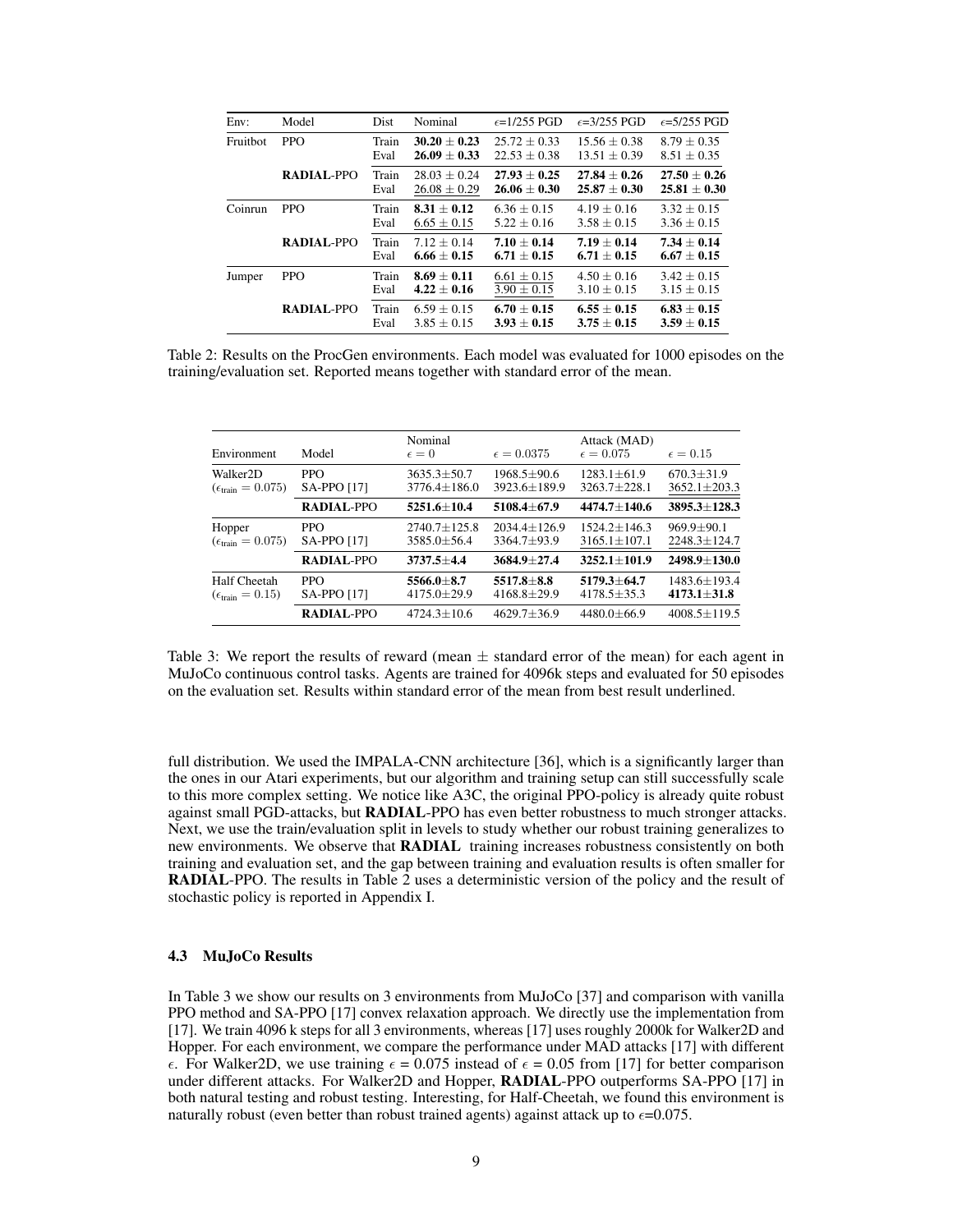#### 4.4 Evaluating GWC

We show empirically that GWC is indeed a good approximation of AWC reward. We compare GWC and action certification rate (ACR) against the Absolute Worst-Case Reward (AWC) on a small scale experiments on reaching the first reward within 80 frames on Freeway due to the exponential complexity of AWC. Figure is available in Appendix D. GWC is the ratio of +1 rewards as measured by GWC, while AWC uses depth first search to compute the percentage of +1 rewards using Algorithm 2 (i.e. where all possible sequences of actions get at least +1 reward). For the episodes that we evaluated, GWC matched AWC perfectly for  $\epsilon \in \{1.0, 1.2, 1.5\}$ . Since AWC is a lower bound of GWC, for  $\epsilon \in \{1.3, 1.4\}$  GWC matched AWC on 37/40 episodes, while overestimating on the 3/40. ACR (as used in [17]) did not show as strong of a correlation with AWC. As evident in Table 1, GWC is a better indicator for the robust performance than ACR – this is the case for Freeway and Pong where SA-DQN has higher action certification rates but RADIAL-DQN has higher GWC and PGD rewards. Together these results give faith in GWC being a good evaluation method.

## 5 Conclusions and Future works

We have shown that using the proposed **RADIAL** framework can significantly improve the robustness of deep RL agents against adversarial perturbations based on robustness verification bounds – our robustly trained agents reach very good performance against even  $5\times$  larger perturbations than previous state of the art, and in the meantime are much more computationally efficient to train. In addition, we have presented a new evaluation method, *Greedy Worst-Case Reward*, as a good surrogate of the worst-case reward to evaluate deep RL agent's performance under adversarial input perturbations. Future works include extending our framework to defend against semantic perturbations such as contrast and brightness changes, which are more realistic on the vision-based RL agents (e.g. self-driving car, vision-based robots).

## 6 Limitations and Potential negative impact

An important limitation of our work and one that may cause negative impact in the future is that our work addresses only a specific axis of robustness, robustness against  $l_p$ -norm bounded perturbations. While there are ways to extend this, for example to semantic perturbation [28], other axes like robustness to changing environment conditions are not addressed by our method. We want to highlight common terms used in this field like certified defense and robustness may sound very convincing to a non-expert, but insufficient understanding of the limits of current robust training methods and overly relying on them presents pressing potential for negative social impact.

## Acknowledgement

The authors would like to thank anonymous reviewers for valuable feedback to improve the manuscript. The authors thank MIT-IBM Watson AI lab and the MIT SuperUROP program for support in this work. T. Oikarinen and T.-W. Weng are supported by National Science Foundation under Grant No. 2107189.

## References

- [1] A. Krizhevsky, "Learning multiple layers of features from tiny images," 2009.
- [2] S. Lai, L. Xu, K. Liu, and J. Zhao, "Recurrent convolutional neural networks for text classification," in *Twenty-ninth AAAI conference on artificial intelligence*, 2015.
- [3] V. Mnih, K. Kavukcuoglu, D. Silver, A. Graves, I. Antonoglou, D. Wierstra, and M. Riedmiller, "Playing atari with deep reinforcement learning," *arXiv preprint arXiv:1312.5602*, 2013.
- [4] T. P. Lillicrap, J. J. Hunt, A. Pritzel, N. Heess, T. Erez, Y. Tassa, D. Silver, and D. Wierstra, "Continuous control with deep reinforcement learning.," in *ICLR 2016*.
- [5] C. Szegedy, W. Zaremba, I. Sutskever, J. Bruna, D. Erhan, I. Goodfellow, and R. Fergus, "Intriguing properties of neural networks," in *2nd International Conference on Learning Representations, ICLR 2014*.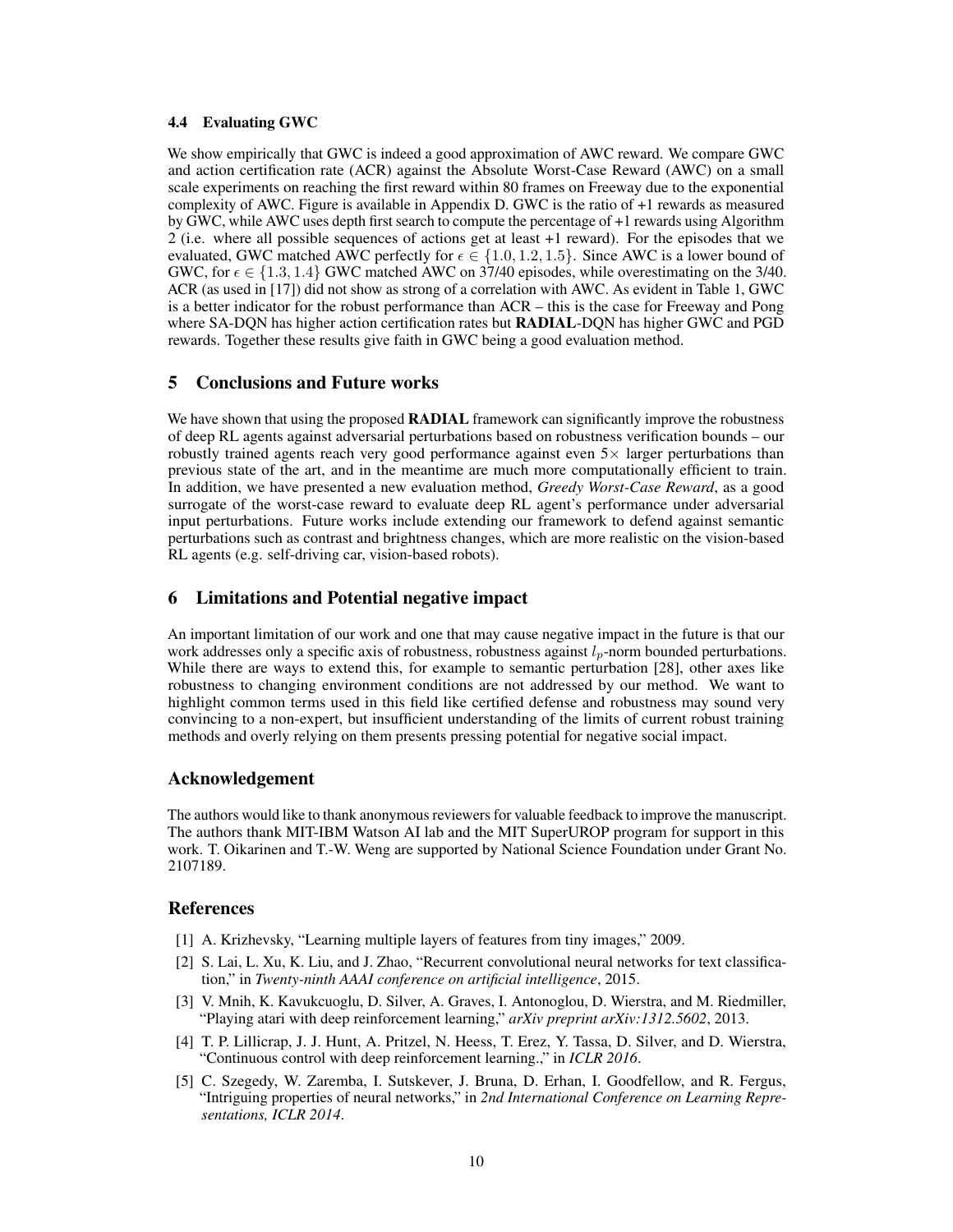- [6] S. Huang, N. Papernot, I. Goodfellow, Y. Duan, and P. Abbeel, "Adversarial attacks on neural network policies," *arXiv preprint arXiv:1702.02284*, 2017.
- [7] Y.-C. Lin, Z.-W. Hong, Y.-H. Liao, M.-L. Shih, M.-Y. Liu, and M. Sun, "Tactics of adversarial attack on deep reinforcement learning agents," in *Proceedings of the 26th International Joint Conference on Artificial Intelligence*, pp. 3756–3762, 2017.
- [8] T.-W. Weng, K. D. Dvijotham, J. Uesato, K. Xiao, S. Gowal, R. Stanforth, and P. Kohli, "Toward evaluating robustness of deep reinforcement learning with continuous control," *ICLR 2020*.
- [9] F. Tramer, N. Carlini, W. Brendel, and A. Madry, "On adaptive attacks to adversarial example defenses," *Advances in Neural Information Processing Systems*, vol. 33, 2020.
- [10] A. Raghunathan, J. Steinhardt, and P. Liang, "Certified defenses against adversarial examples," *ICLR 2018*.
- [11] J. Z. Kolter and E. Wong, "Provable defenses against adversarial examples via the convex outer adversarial polytope," *ICML 2018*.
- [12] L. Weng, H. Zhang, H. Chen, Z. Song, C.-J. Hsieh, L. Daniel, D. Boning, and I. Dhillon, "Towards fast computation of certified robustness for relu networks," in *International Conference on Machine Learning*, pp. 5276–5285, PMLR, 2018.
- [13] G. Singh, T. Gehr, M. Mirman, M. Püschel, and M. Vechev, "Fast and effective robustness certification," in *NeurIPS 2018*.
- [14] S. Gowal, K. Dvijotham, R. Stanforth, R. Bunel, C. Qin, J. Uesato, R. Arandjelovic, T. Mann, and P. Kohli, "On the effectiveness of interval bound propagation for training verifiably robust models," *arXiv preprint arXiv:1810.12715*, 2018.
- [15] V. Mnih, A. P. Badia, M. Mirza, A. Graves, T. Lillicrap, T. Harley, D. Silver, and K. Kavukcuoglu, "Asynchronous methods for deep reinforcement learning," in *International conference on machine learning*, pp. 1928–1937, PMLR, 2016.
- [16] J. Schulman, F. Wolski, P. Dhariwal, A. Radford, and O. Klimov, "Proximal policy optimization algorithms," *arXiv preprint arXiv:1707.06347*, 2017.
- [17] H. Zhang, H. Chen, C. Xiao, B. Li, M. Liu, D. S. Boning, and C.-J. Hsieh, "Robust deep reinforcement learning against adversarial perturbations on state observations," in *NeurIPS 2020*.
- [18] M. Fischer, M. Mirman, S. Stalder, and M. Vechev, "Online robustness training for deep reinforcement learning," *arXiv preprint arXiv:1911.00887*, 2019.
- [19] I. J. Goodfellow, J. Shlens, and C. Szegedy, "Explaining and harnessing adversarial examples," *ICLR 2015*.
- [20] D. J. Mankowitz, N. Levine, R. Jeong, A. Abdolmaleki, J. T. Springenberg, Y. Shi, J. Kay, T. Hester, T. Mann, and M. Riedmiller, "Robust reinforcement learning for continuous control with model misspecification," in *International Conference on Learning Representations*, 2020.
- [21] L. Pinto, J. Davidson, R. Sukthankar, and A. Gupta, "Robust adversarial reinforcement learning," in *Proceedings of the 34th International Conference on Machine Learning-Volume 70*, pp. 2817– 2826, JMLR. org, 2017.
- [22] A. Gleave, M. Dennis, C. Wild, N. Kant, S. Levine, and S. Russell, "Adversarial policies: Attacking deep reinforcement learning," in *International Conference on Learning Representations*, 2020.
- [23] I. Ilahi, M. Usama, J. Qadir, M. U. Janjua, A. Al-Fuqaha, D. T. Huang, and D. Niyato, "Challenges and countermeasures for adversarial attacks on deep reinforcement learning," *IEEE Transactions on Artificial Intelligence*, 2021.
- [24] Y.-S. Wang, T.-W. Weng, and L. Daniel, "Verification of neural network control policy under persistent adversarial perturbation," *arXiv preprint arXiv:1908.06353*, 2019.
- [25] J. Kos and D. Song, "Delving into adversarial attacks on deep policies," *arXiv preprint arXiv:1705.06452*, 2017.
- [26] A. Pattanaik, Z. Tang, S. Liu, G. Bommannan, and G. Chowdhary, "Robust deep reinforcement learning with adversarial attacks," in *Proceedings of the 17th International Conference on Autonomous Agents and MultiAgent Systems*, pp. 2040–2042, 2018.